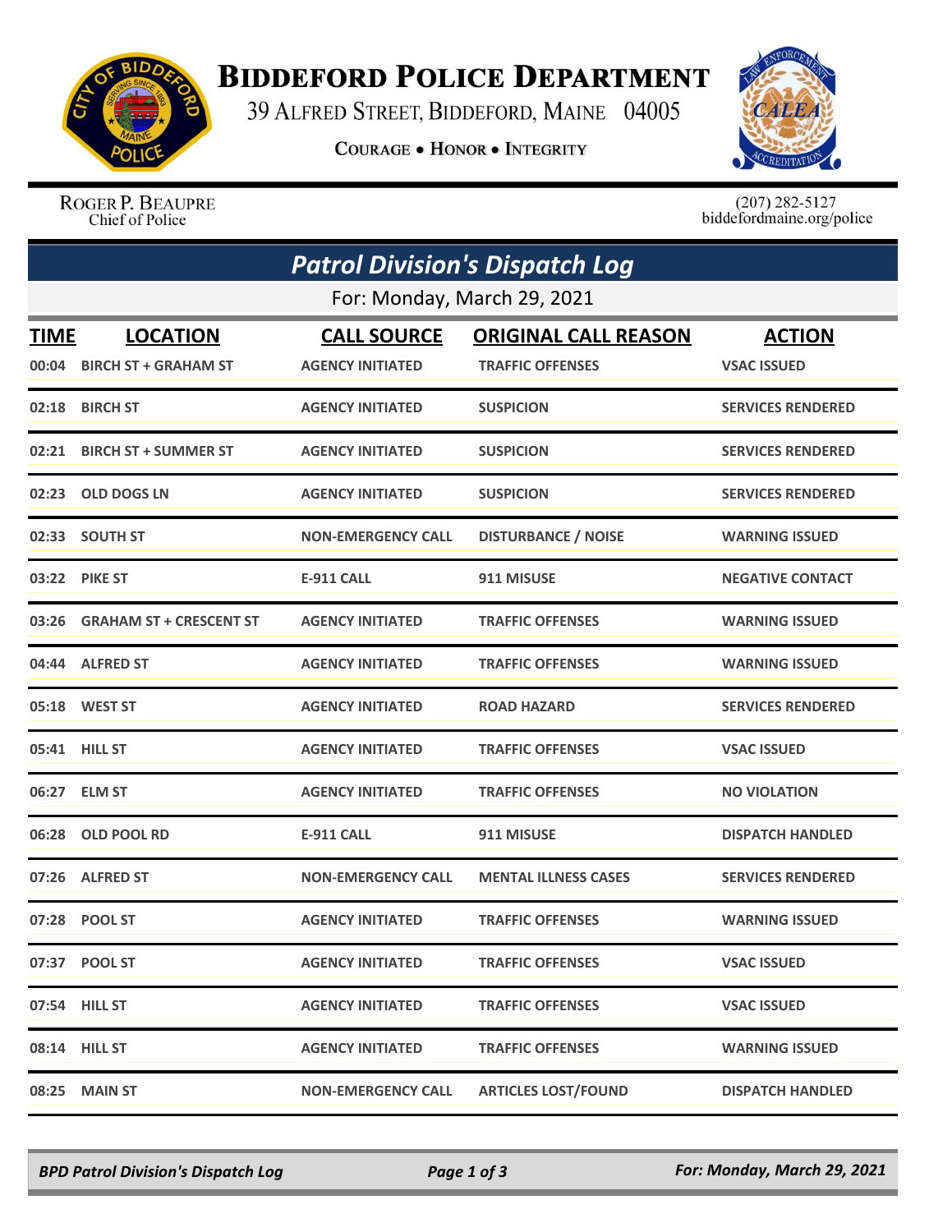| <b>TIME</b> | <b>LOCATION</b><br>08:26 HILL ST | <b>CALL SOURCE</b><br><b>AGENCY INITIATED</b> | <b>ORIGINAL CALL REASON</b><br><b>TRAFFIC OFFENSES</b> | <b>ACTION</b><br><b>WARNING ISSUED</b> |
|-------------|----------------------------------|-----------------------------------------------|--------------------------------------------------------|----------------------------------------|
|             | 08:32 BREAKWATER AVE             | <b>E-911 CALL</b>                             | <b>DEATH ATTENDED &amp; UNATTENDED</b>                 | <b>REPORT TAKEN</b>                    |
|             | 08:40 ELM ST                     | <b>NON-EMERGENCY CALL</b>                     | <b>ARTICLES LOST/FOUND</b>                             | <b>SERVICES RENDERED</b>               |
|             | 08:52 ALFRED ST + PRECOURT ST    | <b>E-911 CALL</b>                             | <b>ROAD HAZARD</b>                                     | <b>STATE FORM TAKEN</b>                |
|             | 08:53 SUMMIT ST                  | <b>E-911 CALL</b>                             | <b>911 CALL</b>                                        | <b>DISPATCH HANDLED</b>                |
|             | 09:19 ALFRED ST                  | <b>E-911 CALL</b>                             | <b>SERVICE CALL</b>                                    | <b>REMOVED HAZARD</b>                  |
|             | 09:29 WEST ST                    | <b>NON-EMERGENCY CALL</b>                     | <b>ANIMAL COMPLAINT</b>                                | <b>SERVICES RENDERED</b>               |
|             | 09:36 PINETTE AVE                | <b>NON-EMERGENCY CALL</b>                     | <b>TRESPASSING</b>                                     | <b>SERVICES RENDERED</b>               |
|             | 10:04 WEST ST                    | <b>NON-EMERGENCY CALL</b>                     | <b>ANIMAL COMPLAINT</b>                                | <b>SERVICES RENDERED</b>               |
| 10:52       | <b>DUPONT AVE</b>                | <b>WALK-IN AT STATION</b>                     | <b>HARASSMENT</b>                                      | <b>REPORT TAKEN</b>                    |
|             | 11:29 SPRINGBROOK DR             | <b>NON-EMERGENCY CALL</b>                     | <b>ATTEMPTED/THREATENED SUICIDE</b>                    | <b>REPORT TAKEN</b>                    |
| 11:49       | <b>ALFRED ST</b>                 | <b>WALK-IN AT STATION</b>                     | <b>COURT ORDERED CHECK IN</b>                          | <b>SERVICES RENDERED</b>               |
|             | 12:16 CUTTS ST                   | <b>NON-EMERGENCY CALL</b>                     | <b>CHECK WELFARE</b>                                   | <b>SERVICES RENDERED</b>               |
|             | 12:23 POOL ST                    | <b>AGENCY INITIATED</b>                       | <b>ROAD HAZARD</b>                                     | <b>SERVICES RENDERED</b>               |
|             | 12:58 ALFRED ST                  | <b>AGENCY INITIATED</b>                       | <b>CHECK WELFARE</b>                                   | <b>SERVICES RENDERED</b>               |
|             | 13:00 PEARL ST                   | <b>E-911 CALL</b>                             | 911 MISUSE                                             | <b>NO ACTION REQUIRED</b>              |
|             | 13:05 ALFRED ST                  | <b>NON-EMERGENCY CALL</b>                     | ATTEMPTED/THREATENED SUICIDE REPORT TAKEN              |                                        |
|             | 13:15 SOUTH ST                   | <b>NON-EMERGENCY CALL</b>                     | <b>CODES ENFORCEMENT</b>                               | <b>REFERRED OTHER AGENCY</b>           |
|             | 13:18 WESTFIELD ST               | <b>WALK-IN AT STATION</b>                     | <b>ESCORTS / RELAYS</b>                                | <b>SERVICES RENDERED</b>               |
|             | 13:44 ELM ST                     | <b>NON-EMERGENCY CALL</b>                     | <b>THEFT</b>                                           | <b>REPORT TAKEN</b>                    |
|             | 13:46 GOVE ST                    | <b>E-911 CALL</b>                             | 911 MISUSE                                             | <b>SERVICES RENDERED</b>               |
|             | 13:50 ALFRED ST                  | <b>WALK-IN AT STATION</b>                     | <b>ARTICLES LOST/FOUND</b>                             | <b>DISPATCH HANDLED</b>                |
|             | 14:21 HILL ST                    | <b>NON-EMERGENCY CALL</b>                     | <b>CIVIL COMPLAINT</b>                                 | <b>CIVIL COMPLAINT</b>                 |
|             | 15:13 PIKE ST                    | <b>E-911 CALL</b>                             | <b>SUSPICION</b>                                       | <b>SERVICES RENDERED</b>               |
|             | 15:54 ALFRED ST + ROBERTS ST     | <b>AGENCY INITIATED</b>                       | <b>TRAFFIC OFFENSES</b>                                | <b>WARNING ISSUED</b>                  |

*BPD Patrol Division's Dispatch Log Page 2 of 3 For: Monday, March 29, 2021*